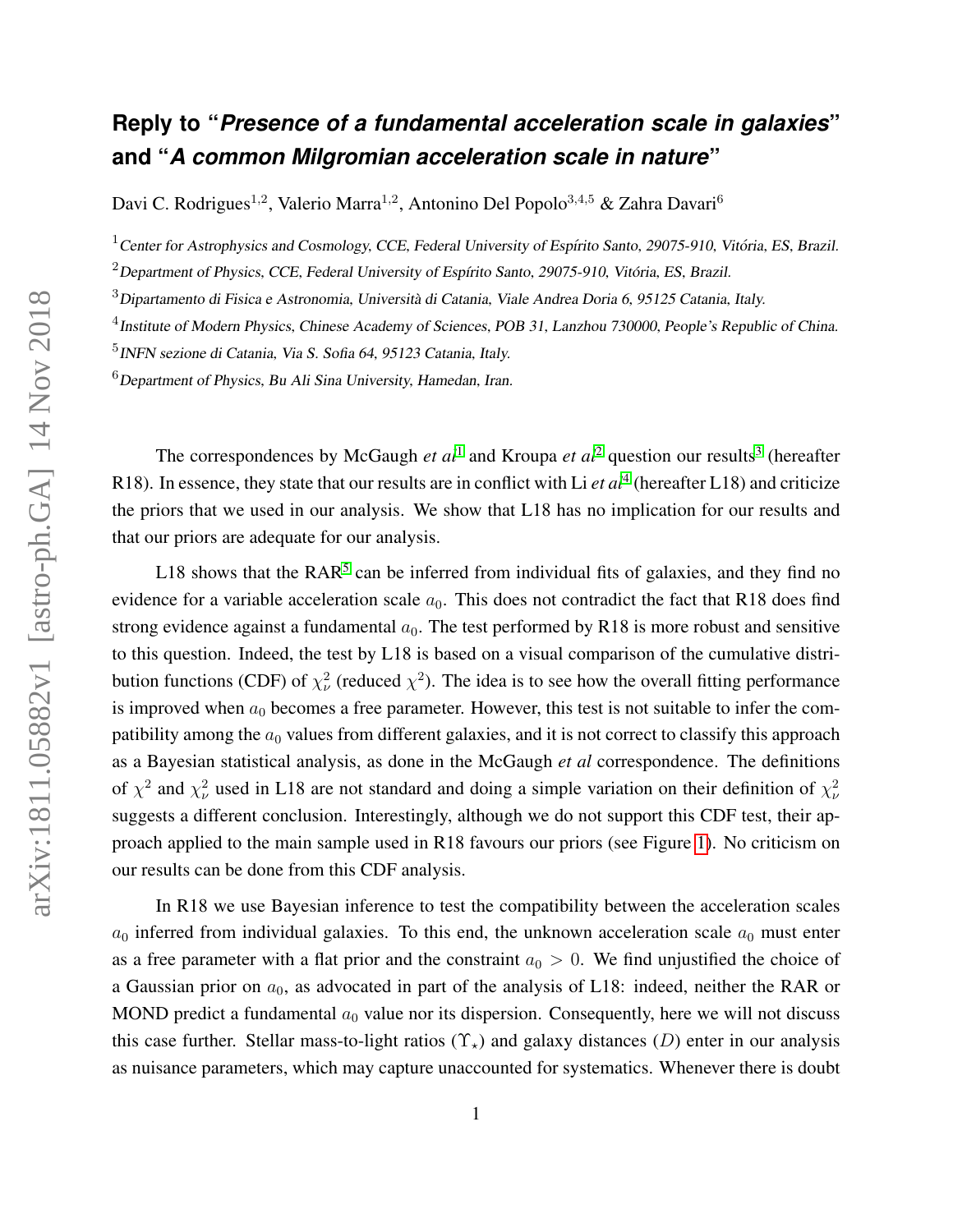<span id="page-1-0"></span>

Figure 1: Analyses of the  $\chi^2_\nu$  CDF. a. The dashed curves reproduce the results shown in L18. The  $\tilde\chi^2$  is not the usual one, it is based on the accelerations, instead of the circular velocities<sup>[4](#page-4-3)</sup>. L18 evaluates the  $\tilde{\chi}^2_\nu$  at the parameter values that maximize the full posterior P (with priors) but does not minimize  $\tilde{\chi}^2$ . Consequently,  $\tilde{\chi}^2_{\nu}$  is an effective quantity which includes no information on the priors (although they were used in the minimization process). The same plot shows the L18 results when using another effective quantity: the minimum of  $-2 \ln P$  divided by the number of degrees of freedom (solid lines). For the latter approach, the CDF of the free  $a_0$  case has an advantage. **b.** The 100 galaxies that constitute the main analysis of R18 are considered (we recall that galaxies with poor MONDian fits were rejected<sup>[3](#page-4-2)</sup>, thus the CDF achieves its maximum faster). The standard  $\chi^2$  function (the one with respect to velocities) is used here, with: *i*) the same priors of R18, *ii*) the priors of R18 together with inclination variations with the same Gaussian prior of L18, iii) as the previous case, but with fixed  $a_0 = 1.2 \times 10^{-13}$ km/s<sup>2</sup>, and iv) all the priors of L18 with free  $a_0$ . This plot follows the L18 convention when computing  $\chi^2_{\nu}$ : the priors enter only in the maximization of the posterior, not in  $\chi^2_{\nu}$ . R18 priors are favoured, but this CDF analysis is qualitative and not robust. No criticism on our results can be done based on this analysis.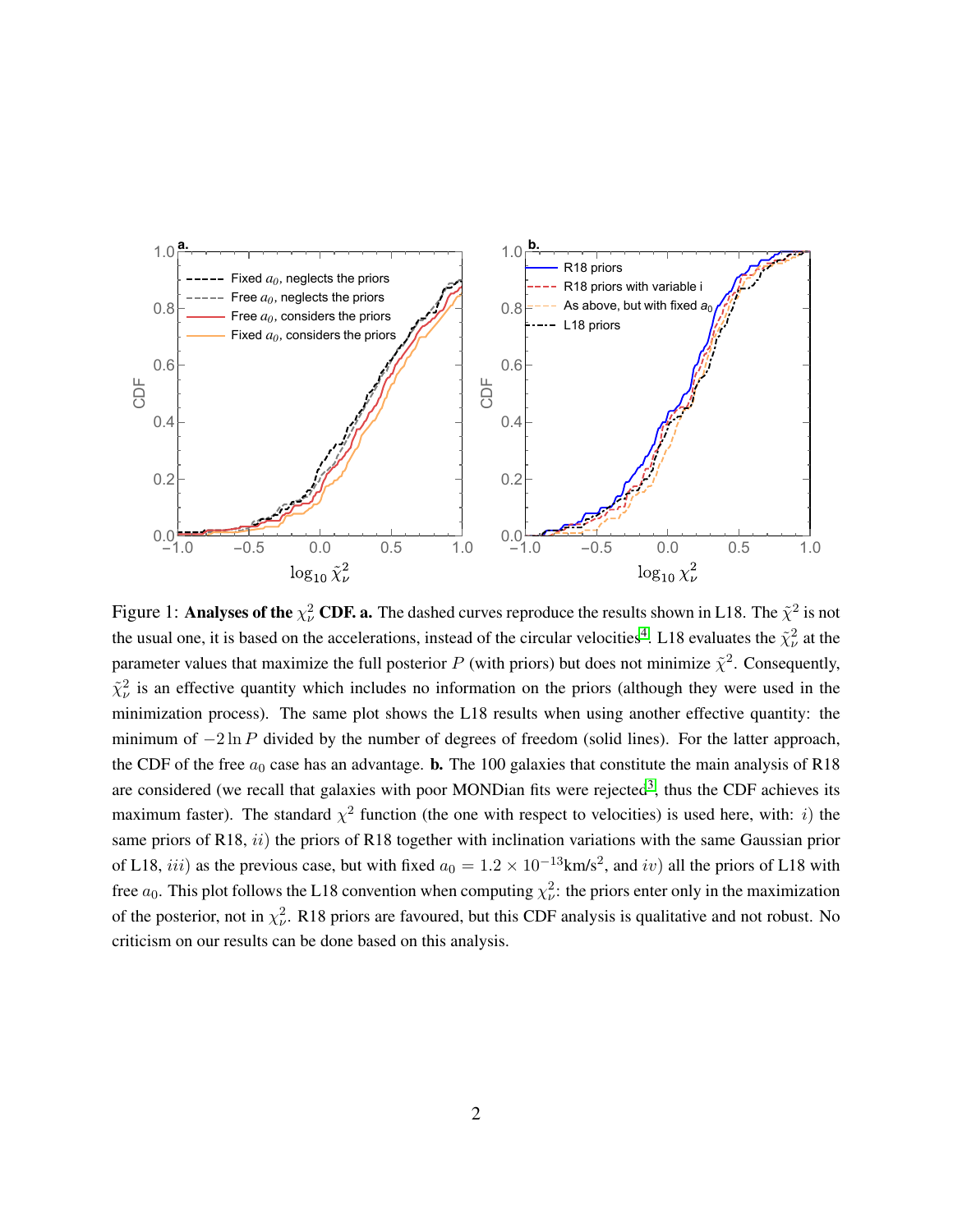about the probability distribution of a parameter, flat priors are better than Gaussian priors as they are the most conservative option<sup>[6](#page-4-5)</sup>. In our analysis, the effect of nuisance parameters is to enlarge the credible intervals of  $a_0$ . Indeed, as we show in Figure [2,](#page-3-0) by fixing all the nuisance parameters at their reference values<sup>[5](#page-4-4)</sup> and repeating our analysis with free  $a_0$ , the dispersion of the modes of the posteriors of  $a_0$  is essentially the same, but the credible intervals are much tighter.

We were generous with the  $\Upsilon_{\star}$  constraints: flat priors in a  $3\sigma$  interval<sup>[7](#page-4-6)</sup> centered on the disk and bulge values that most favour the fundamental  $a_0$  interpretation<sup>[5](#page-4-4)</sup>. For D we used a 20% flat prior on the SPARC reference values for all the galaxies, without entering on the merits of each type of distance estimation. The chosen tolerance is larger than the median value of the relative uncertainties (14%). Considering Kroupa *et al* comments, we add that flat priors provide larger credible intervals than using the corresponding Gaussian priors. Also, if a galaxy cannot be well fitted with this constraint, it is removed from our sample due to our quality cuts<sup>[3](#page-4-2)</sup>. That said, it is worthwhile to evaluate the dependence of our results on the galaxies with the largest relative uncertainties, this is shown in Figure [2.](#page-3-0) By removing either galaxies with distance uncertainties larger than 20% or those measured from the Hubble flow, a fundamental acceleration scale is still rejected at more than  $10\sigma$  (see also R18 for further details).

One can use an unlimited number of nuisance parameters to describe a galaxy, we selected the most relevant ones and found a result with high level of statistical significance (for all our quality cuts, it was always beyond 10 $\sigma$ , and for our main analysis, we find  $\sim$  50 $\sigma$ ). No reasonable inclination variation can wash away those  $50\sigma$ , since by eliminating all the galaxies more susceptible to inclination changes our conclusion is the same, see Figure [2.](#page-3-0) At last, we also recall that we analysed 18 galaxies from the THINGS sample, and we found similar results.

On the histograms presented in the McGaugh *et al* correspondence. Our results<sup>[3](#page-4-2)</sup> are not based on best fits. A histogram on these quantities can argue in favour of the emergent nature of the RAR but it does not directly test the compatibility between the acceleration scales. We also add that the analysis of McGaugh *et al* does not consider the same sample of data that we used to infer our conclusions, since our quality cuts were not considered. We use their suggestion of eliminating galaxies with large distance uncertainties in Figure [2.](#page-3-0)

On the quality cuts of Kroupa *et al* and inclinations fits. After a sequence of cuts on the sample from which the RAR<sup>[5](#page-4-4)</sup> is derived, 81% of the RAR sample is removed and still 17% of the remaining galaxies are incompatible with MOND, according to their criteria. *A posteriori* adjustments on particular features of each galaxy are evoked such that compatibility with MOND, in some sense, is achieved. We do not find that this is a good argument in favour of MOND. If there is reason to suspect of observational data issues, all the galaxies need to be reevaluated, not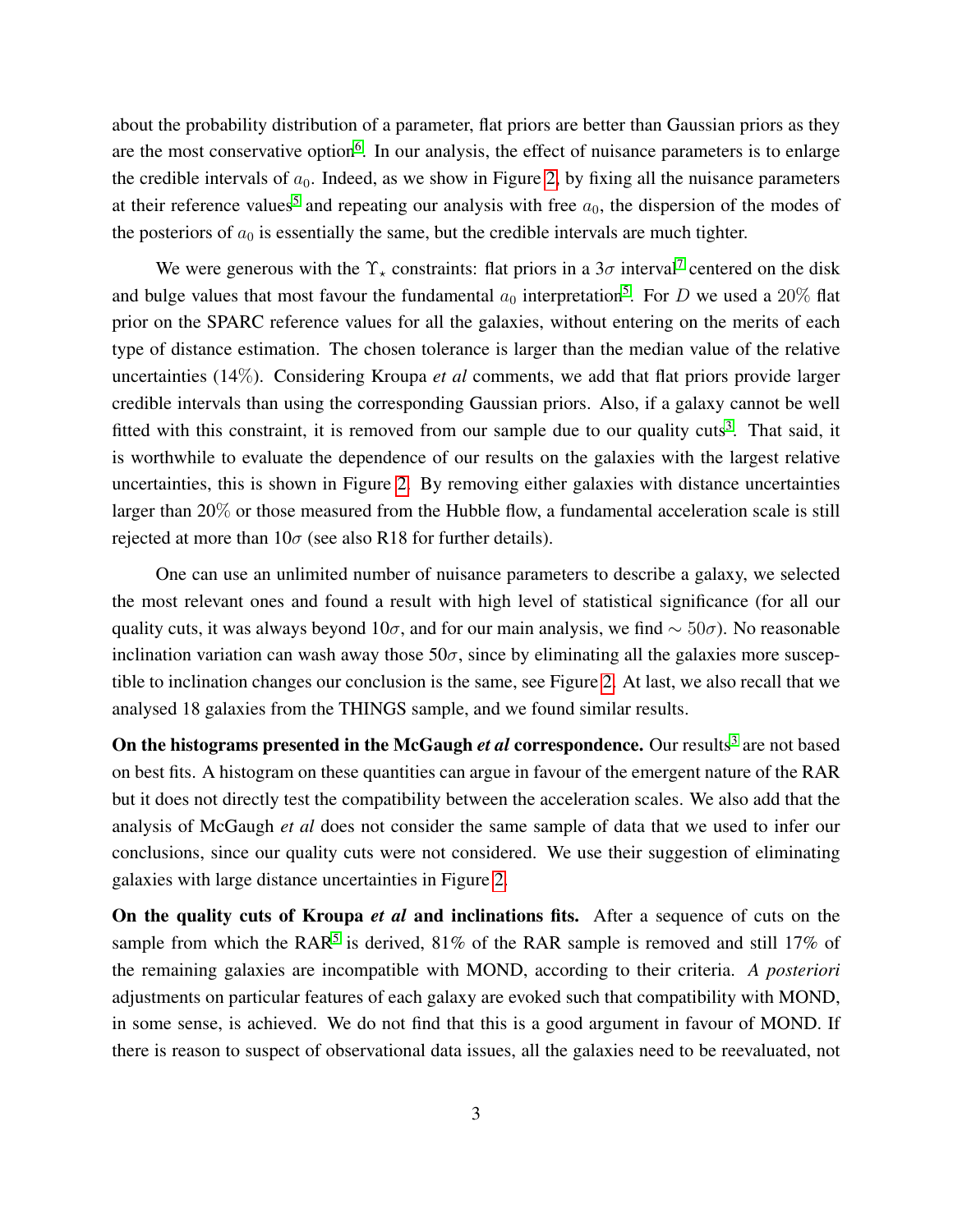<span id="page-3-0"></span>

Figure 2: Posterior probability distributions of  $a_0$ . The black dots are the modes of the  $a_0$  posteriors (maximum probability after marginalizing on the other parameters), the brown dashed line is the global best fit for  $a_0$ , the red, orange and yellow regions show the 1, 3, and  $5\sigma$  credible intervals<sup>3</sup>. **a.** Similar to Figure 1 of R18, but without the nuisance parameters: 93 galaxies pass the main quality cuts, a fundamental acceleration is rejected at very high confidence, and the modes of the  $a_0$  posteriors cover a similar interval in spite of the change on the priors. **b.** As in Figure 1 of R18, but with an additional quality cut: galaxies with relative error on  $D$  larger than 20% are excluded. This leaves 59 galaxies and a fundamental acceleration is rejected at  $26\sigma$ . c. Similar to the previous case, but excluding all the galaxies with distance inferred from the Hubble flow. This leaves 48 galaxies and a fundamental acceleration is rejected at  $22\sigma$ . **d.** R18 always excludes galaxies with inclination ( $i$ ) less than  $30^{\circ}$ , but one can consider a stronger quality cut, such that galaxies with  $i - 2\sigma_i \leq 40^{\circ}$  are excluded, where  $\sigma_i$  is the SPARC observational error. This leaves 76 galaxies and a fundamental acceleration is rejected at  $41\sigma$ .